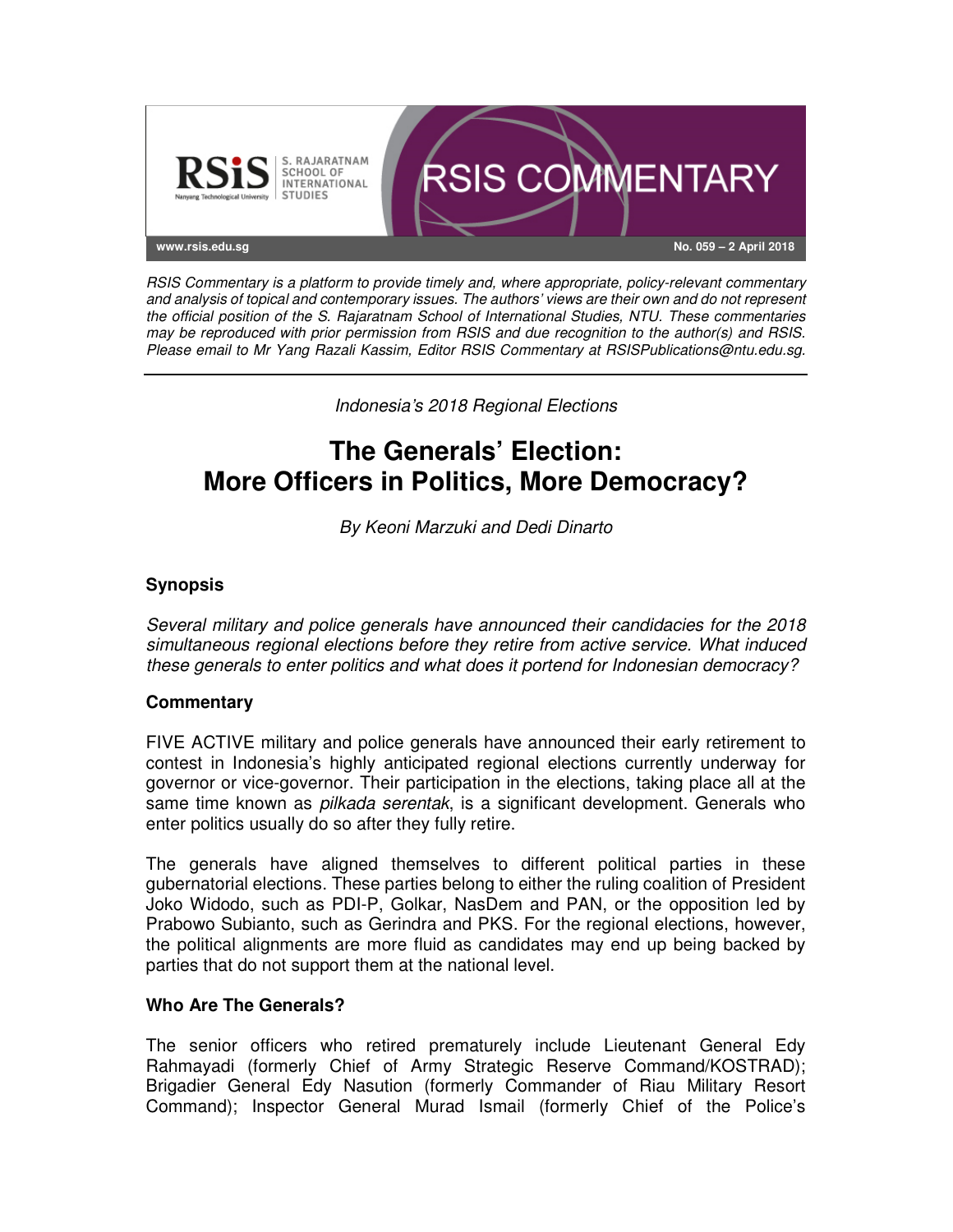Paramilitary Unit, the Mobile Brigade Corps/BRIMOB); Inspector General Safaruddin (formerly East Kalimantan Regional Police Chief); and Inspector General Anton Charliyan (formerly Deputy Head of the Police Education and Training Institute) who previously served as the West Java Regional Police Chief.

Gen Edy Rahmayadi, who currently serves as the Chairman of Indonesian Football Association (PSSI), is running as a candidate in North Sumatra province with endorsement from Gerindra, Golkar, PAN, PKS, and NasDem. Gen Edy Nasution runs as a vice-governor candidate for the Riau province with endorsement from Nasdem, PAN, and PKS. Gen Murad runs as a candidate in Maluku province with endorsement from eight political parties, including PDI-P and Gerindra.

Insp-Gen Safaruddin, on the other hand, runs as a vice-governor candidate in East Kalimantan province, whereas Gen Anton runs as vice-governor candidate in West Java. Both Safaruddin and Anton run on the PDIP ticket.

The Indonesian Constitution and election rules guarantee every citizen the ability to exercise their political rights, including running in an election, regardless of ethnicity, religion, gender, and profession. To maintain impartiality and professionalism of state institutions, police officers and military personnel are required to resign or retire from their institutions should they wish to enter politics.

## **Slippery Slope?**

How these regulations operate was demonstrated recently by Agus Yudhoyono, a former major in the Indonesian Army, who retired early from the military to run in the Jakarta gubernatorial election in 2017. Another case was Yoyok Riyo Sudibyo, formerly a major in the Indonesian Army, who retired early from the military to enter business, before running and getting elected as the Regent of Batang in 2012.

Retired military and police officers, on the other hand, are free to exercise their political rights given their having transitioned to civilian life. It is a contentious issue when military and police officers express, even if tacitly, their interest to exercise their political rights before they resign from their posts. This is because it could affect the professionalism of the respective institutions.

Given their extensive influence over the rank-and- file of the respective institutions they lead and the strategic offices they hold, it is feared their plan may lead to the abuse of authority, resulting in the politicising of both institutions, directly or indirectly.

Indeed, the abovementioned legislations restrict both military and police personnel from voting. Family members or close acquaintances, however, could be enticed, as the legislations do not bind them. Additionally, military personnel and police officers with patronage links to the candidates could be mobilised to influence the outcome of the election in various subtle ways.

On top of institutional influence, relations with societal groups and communities in a given region could be leveraged by the prospective candidates from the military to gain an edge over their competitors.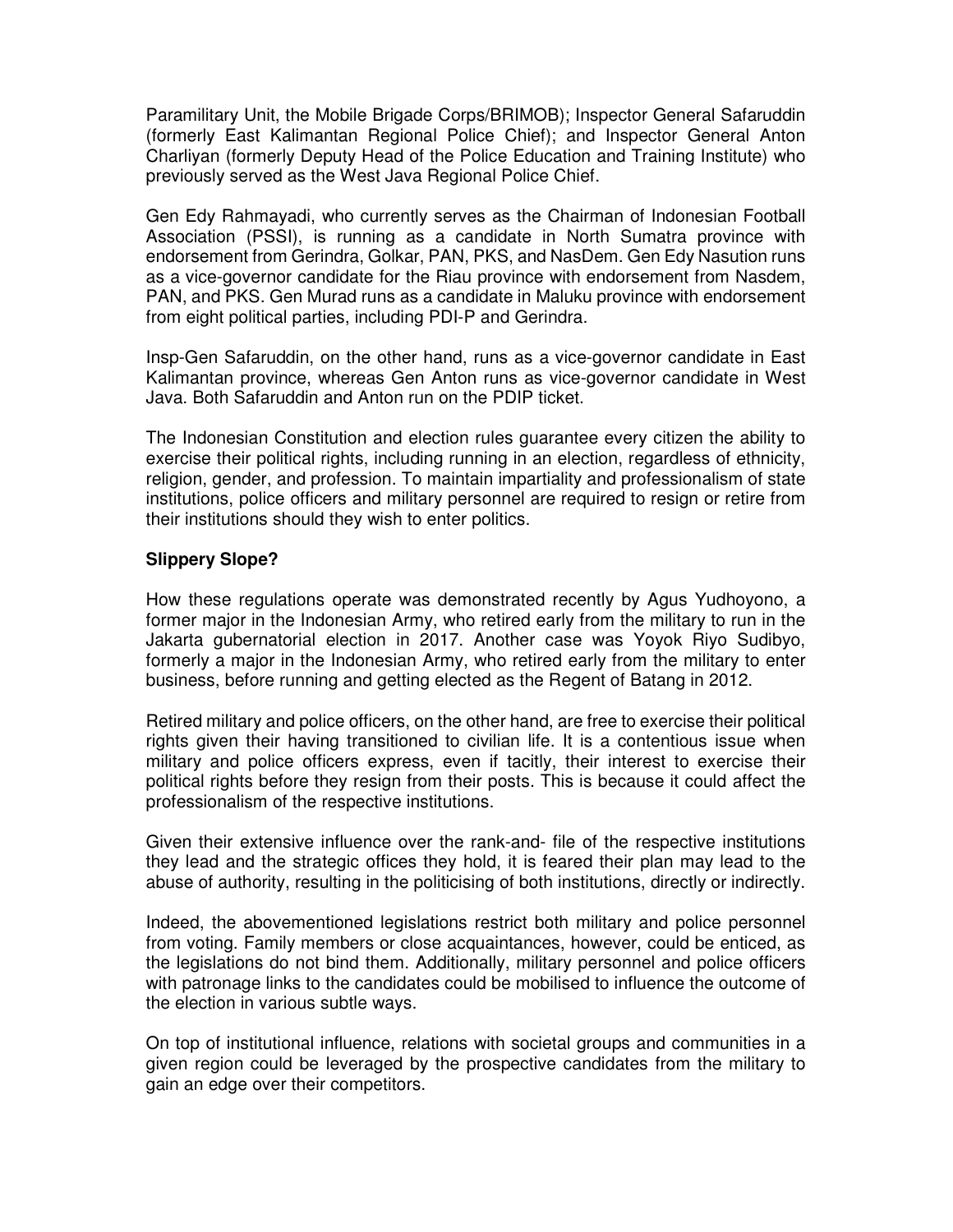#### **Push and Pull Factors**

Push and pull factors play a key role in the generals' early transition to politics. Personal aspirations seem to be a common driver. Generals Edy Rahmayadi and Murad, for instance, had indicated their willingness to serve and to help develop their respective home provinces. Another critical push factor is the mandatory retirement age and the subsequent uncertainties that come with it.

By transitioning early to politics using the momentum of the regional elections, the generals could avoid the uncertainties of their own future. Finally, the backlog in career pathways due to the shortage of posts in the military is another compelling driver for military officers, not only generals but also mid-ranking officers, pushing them to find alternative career paths.

The inability of political parties to groom party figures with extensive political capital – i.e. financial resources, political networks and popularity, among others – is a critical pull factor. The simultaneity of regional elections means that parties would have to compete in numerous regions and at different levels of the elections, in turn increasing the demand for capable, tested and popular party cadres.

#### **'Ready-made' Leaders?**

Producing electable party-groomed cadres in numbers, however, is a time consuming and costly undertaking. Moreover, as party identification in Indonesia is low and individual figures feature more prominently in regional elections, there is little guarantee the investment parties make in grooming their cadres would yield pay off.

Military and police generals, therefore, are a logical group of potential leaders to be tapped considering that they possess ready-to-use political capital that could plug the chronic lack of leadership grooming among Indonesian political parties. These generals are also relatively well-known thanks to their military or police backgrounds, their capacity to bankroll their own campaigns, and the substantial personal networks forged during their time of service.

Even though their popularity and influence will slowly decline over time, retired senior military and police officers remain suitable candidates. More importantly, they can be recruited almost instantaneously without having to exhaust precious resources or time to groom and train them.

## **Implications for Indonesia's Democracy**

What does this trend mean for Indonesia's democracy? First, it shows that political parties struggle to nurture electable party cadres, In the long run, such deficiency may result in dependency on stop-gap solutions, which reliance on military officers can lead to. The trend also shows that political parties are highly short term-oriented, prioritising practical gains over long term benefits.

Secondly, the trend may compromise both military and police professionalism,